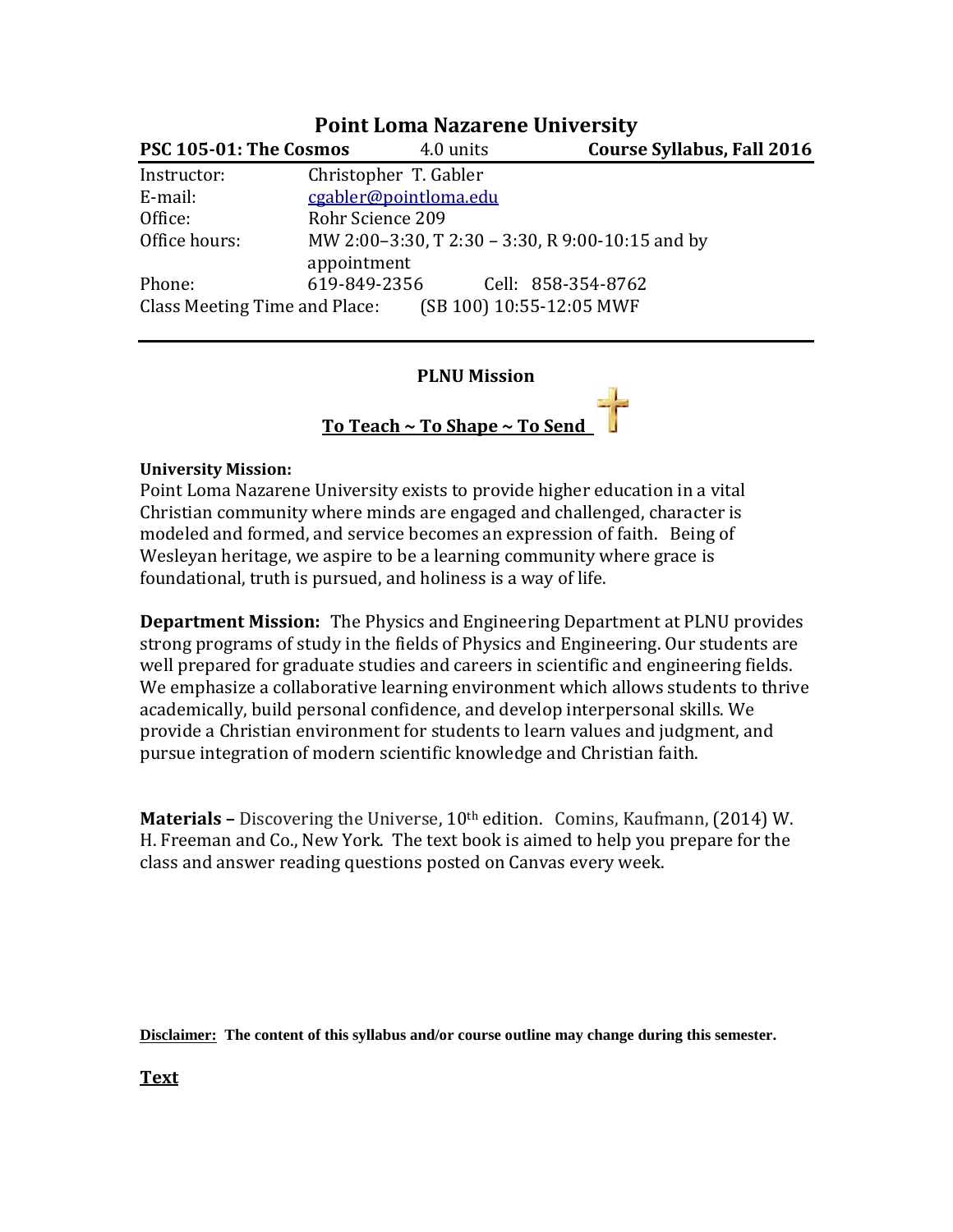

Professor's note: 1) For a physical science class like astronomy, you will need a "Scientific Calculator" that allows you to use powers of ten to represent numbers in scientific notation, (e.g.  $6.02 \times 10^{23}$ ), with an "EXP" or "EE" function button. These calculators can be any brand, like Casio. Most of them you can get for \$6 - \$7 apiece. 2) Do **not** get a business calculator, because those calculators do not feature scientific notation, and they cannot store extremely large or extremely small numbers that you can with a scientific calculator. They will not help you in astronomy. 3) The app that some people use on a smart phone is *not* a substitute for a scientific calculator. Please make a note of this.



Casio Scientific Calculator

**CANVAS and COURSEWORK:**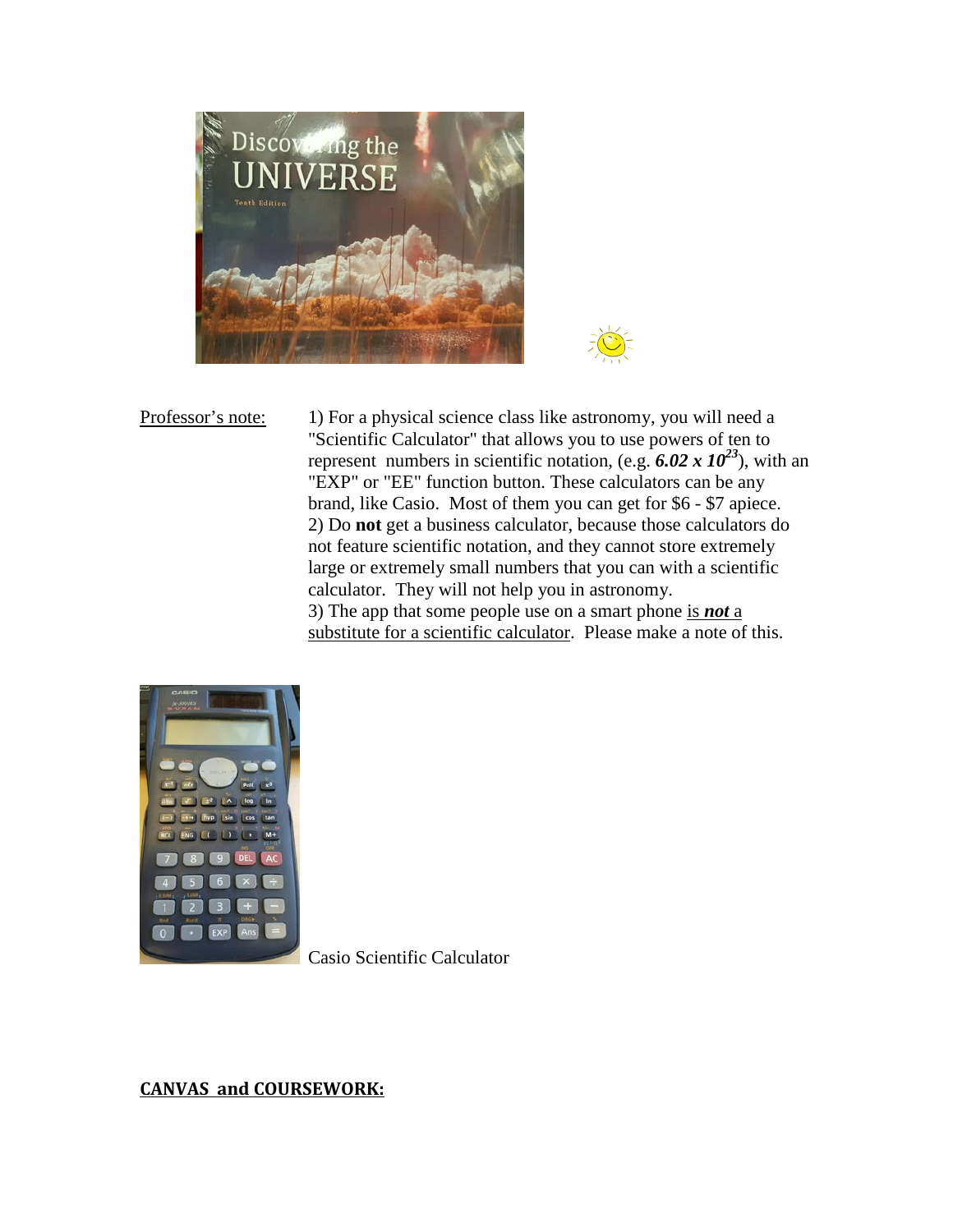The online resource Canvas is integral for this course, and you are expected to login regularly. You need a reliable internet connection to be able to use this resource. Online resources:

If you textbook is late use http: //www.astronomynotes.com/ to get ready for the class. Chapter 1 (Astronomy as a Science and a Sense of Scale) and Chapter 3 (Astronomy without a Telescope) will be covered in the first two weeks of class.

University of Nebraska-Lincoln also has free astronomy resources. ClassAction, NAAP Labs, Interactives and Videos

<http://www.astro.unl.edu/classaction/>

Astronomy Picture of the Day: This online reference is worth looking at regularly. http://www.apod.nasa.gov

# **COURSE DESCRIPTION**

An introduction to our place in the universe emphasizing religious, cultural and historic perspectives including modern developments in physics and astronomy. (Meets a general education requirement; does not count toward any Chemistry or Physics majors.)

Prerequisite(s): [MTH 099](http://catalog.pointloma.edu/content.php?filter%5B27%5D=PSC&filter%5B29%5D=105&filter%5Bcourse_type%5D=-1&filter%5Bkeyword%5D=&filter%5B32%5D=1&filter%5Bcpage%5D=1&cur_cat_oid=24&expand=&navoid=1590&search_database=Filter#tt9845) or equivalent.

This course is one of the components of the General Education Program at Point Loma Nazarene University, in support of the general education learning outcome: *Quantitative Reasoning: Students will be able to solve problems that are quantitative in nature*. The purpose of general education is to provide a common educational experience, to develop essential skills, and to provide a broad cultural background for personal and professional growth. PSC 105 – The Cosmos is an introductory course appropriate for students with an adequate background in high school mathematics.

# **Course Learning Outcomes**

An emphasis is placed on both conceptual understanding and the ability to solve problems dealing with the concepts studied. As part of the General Education at Point Loma this particular course places a particular emphasis on quantitative reasoning, particularly through the lens of the physical sciences.

The main objective of this course is to fulfill the physical science requirement of a general college education while using the discipline of astronomy as a tool. That is, this course aims to teach you how to think critically and scientifically, and to give you a cosmic perspective of our universe.

**Disclaimer: The content of this syllabus and/or course outline may change during this semester. Course Learning Outcomes: (continued)**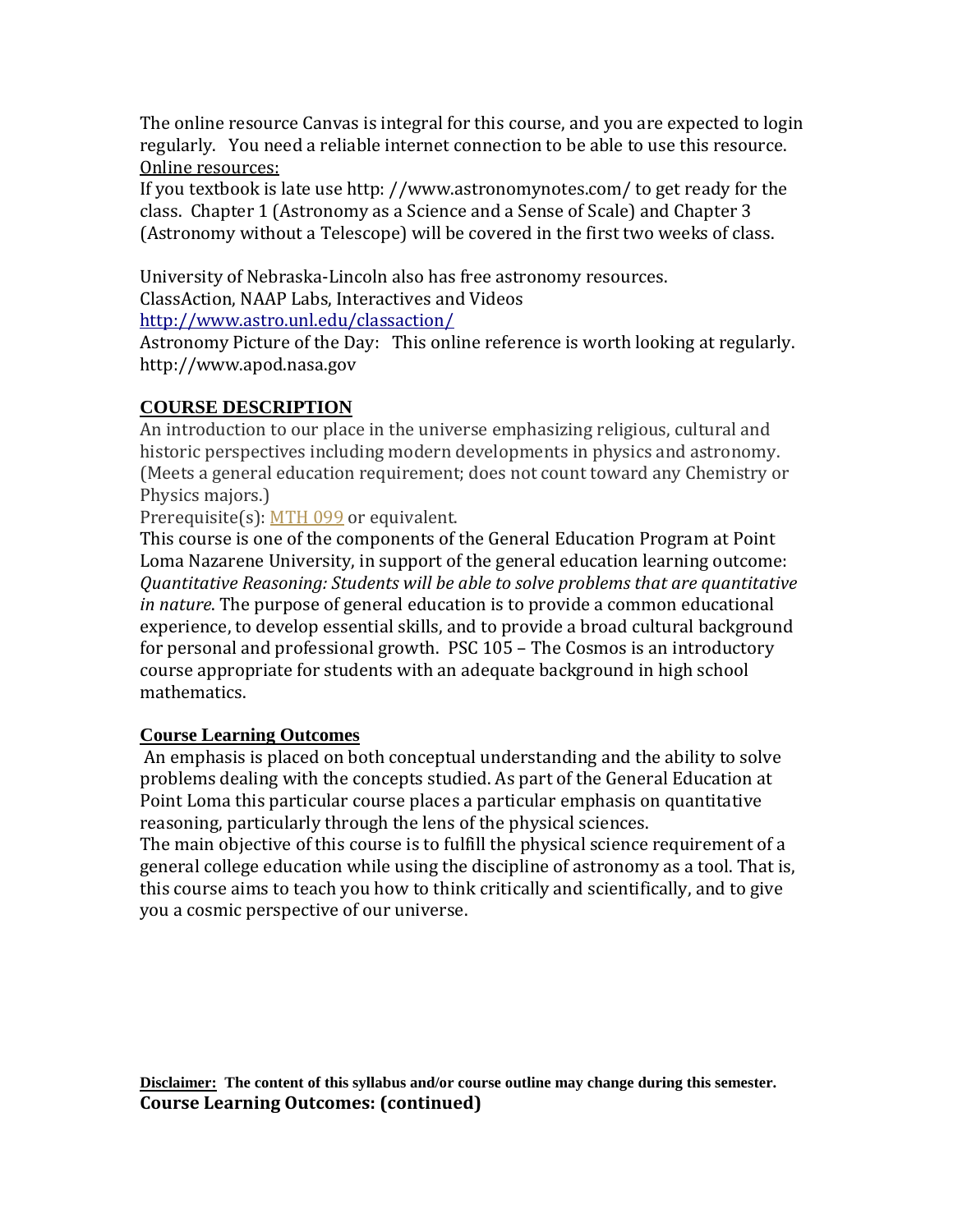Specifically you be able to:

1. Developing basic scientific literacy and insight into the integrated scientific description of our whole cosmos.

2. Understanding how modern science relates to human culture and the origins of modern cosmology.

3. Observe the science of the physical universe as a dynamic changing system, and which of these processes are evolutionary processes.

4. The integration of modern science and personal faith.

**General Education Learning Outcomes:** GELO 1e will be assessed directly using problems on the final exam that are quantitative in nature.

**Class Enrollment:** It is the student's responsibility to maintain his/her class schedule. Should the need arise to drop this course (personal emergencies, poor performance, etc.), the student has the responsibility to follow through (provided the drop date meets the stated calendar deadline established by the university), not the instructor. Simply ceasing to attend this course or failing to follow through to arrange for a change of registration (drop/add) may easily result in a grade of F on the official transcript.

**Class Meetings** – Learning astronomy requires active learning and participation during class. In preparation for each class meeting there is a reading assignment. To maximize your learning and participation during our meetings it is very important that you have read this material before class.

**Attendance:** Attendance is expected at each class session. In the event of an absence you are responsible for the material covered in class and the assignments given that day. Regular and punctual attendance at all classes is considered essential to optimum academic achievement. If the student is absent from more than 10 percent of class meetings, the faculty member can file a written report which may result in de-enrollment. If the absences exceed 20 percent, the student may be deenrolled without notice until the university drop date or, after that date, receive the appropriate grade for their work and participation. See [http://catalog.pointloma.edu/content.php?catoid=24&navoid=1581#Class\\_Attenda](http://catalog.pointloma.edu/content.php?catoid=24&navoid=1581#Class_Attendance)

[nce](http://catalog.pointloma.edu/content.php?catoid=24&navoid=1581#Class_Attendance) in the Undergraduate Academic Catalog.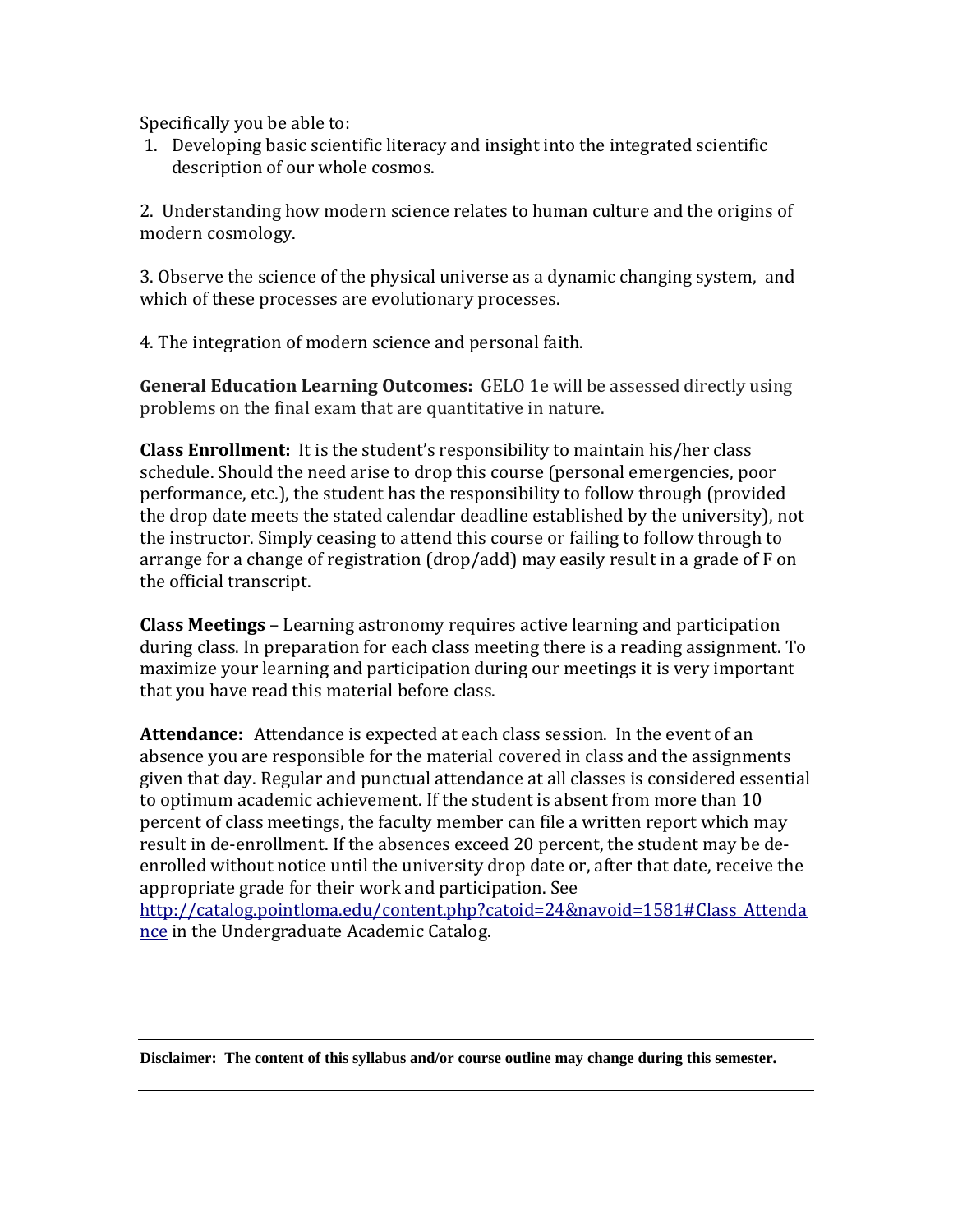#### **ASSESSMENT AND GRADING**

**Homework/Assigned reading quizzes –** Homework is worth 20% of your final grade. Reading assignments will be given to the class to read portions of the material ahead of time before the class lecture. Short quizzes will be given at the start of class based on the reading assignment.

*Submission:* Written homework solutions should be worked neatly in clear logical steps. (Solutions and explanations should be clear enough that one of your peers could easily follow what you did if they had not worked the problem before.)

*Collaboration*: We expect and encourage collaboration between you and your peers while working on your homework, but your work should be your own original solutions. Allow adequate time to work and think about problems by yourself first before you work together with your peers or ask questions of me. When you sit down to write up a problem, you should not use notes copied from someone else. The guideline is that you should have no trouble explaining or repeating work that you turn in.

*Late Submission:* Up to one late assignment per quad will be accepted late with a 10% reduction in grade for every day it is late. This begins with a 10% reduction for an assignment turned in later in the day after this homework has been collected at the beginning of class.

**Exams –** Examinations will be given in class, which count toward 40% of your final grade, consisting of three midterms. The final exam is comprehensive and counts for 25% of your grade. Exams will be closed book. Partial credit will be given for correct reasoning at any step of the problem, but only if it is communicated clearly enough for me to understand. For problems that call for a solution or explanation, no credit will be given for an answer alone; the method or reasoning must also be shown.

**Policy for missed exams:** Unless you have express written permission from me long before the date of the exam to take the exam on another day, there will be no makeup exams for this course.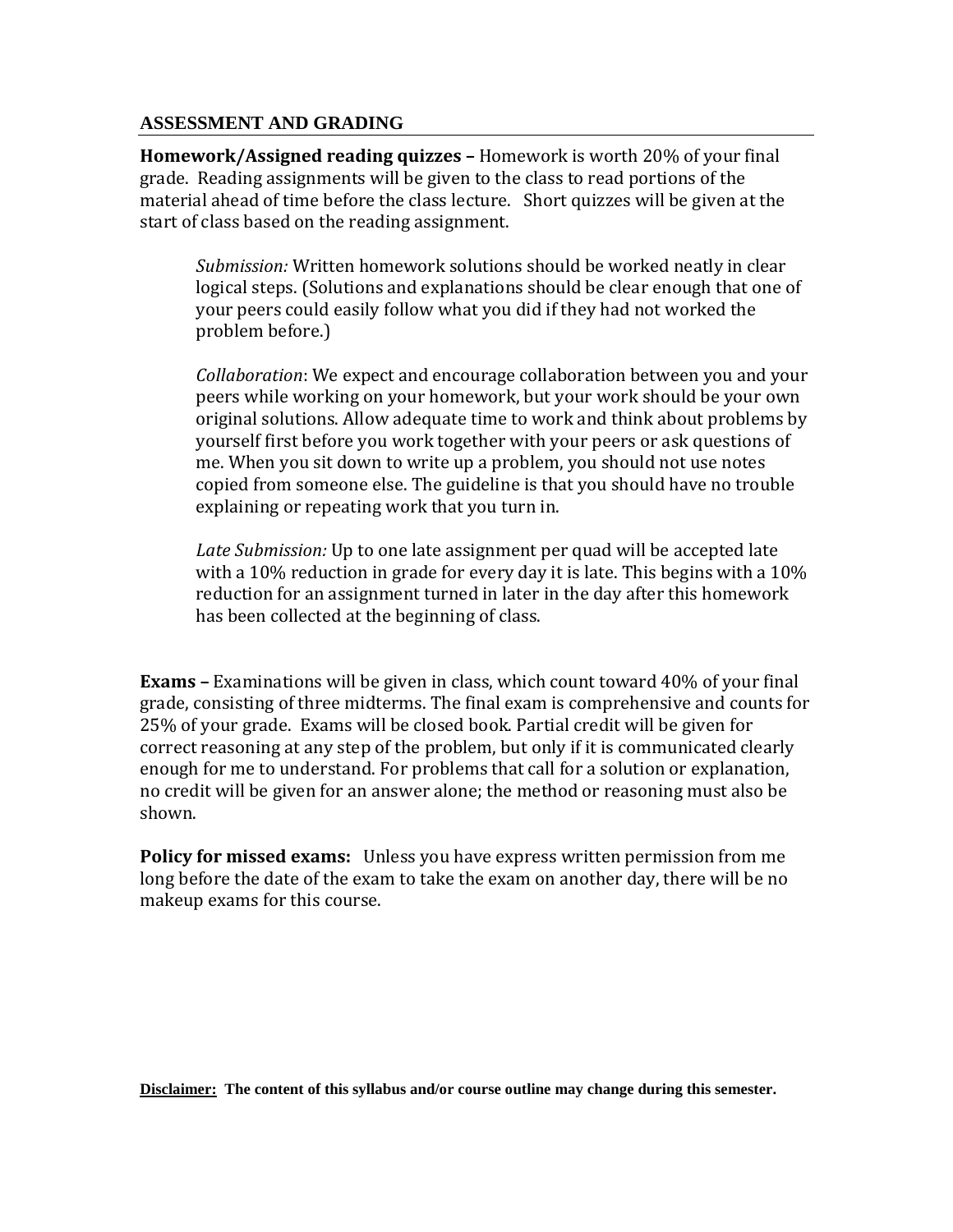**Final Grades –** The grade you earn in this course is roughly based on the following scale: 100%-90% A, 90%-88.0% A-, 88%-85% B+, 85%-81% B, 81%-78% B-, 78%- 75% C+, 75%-70% C, 70%-68% C-, 68%-65% D+, 65%-61% D, 61%-57% D-. The points you receive during the course are weighted accordingly: in-class quizzes and homework: 35%, exams (4): 40%, final exam: 25%.

**Final Exam: Date and Time:** The final exam date and time is set by the university at the beginning of the semester and may not be changed by the instructor. This schedule can be found on the university website and in the course calendar. No requests for early examinations will be approved. Only in the case that a student is required to take three exams during the same day of finals week, is an instructor authorized to consider changing the exam date and time for that particular student. The **Final Exam** date for this class is **Wednesday, December 14, 2016 – 10:30- 1:00 p.m.**

**Credit Hour:** In the interest of providing sufficient time to accomplish the stated course learning outcomes, this class meets the PLNU credit hour policy for a 4 unit class delivered over 15 weeks.

## **PLNU ACADEMIC HONESTY POLICY**

Students should demonstrate academic honesty by doing original work and by giving appropriate credit to the ideas of others. Academic dishonesty is the act of presenting information, ideas, and/or concepts as one's own when in reality they are the results of another person's creativity and effort. A faculty member who believes a situation involving academic dishonesty has been detected may assign a failing grade for that assignment or examination, or, depending on the seriousness of the offense, for the course. Faculty should follow and students may appeal using the procedure in the university Catalog. See [Academic Policies](http://catalog.pointloma.edu/content.php?catoid=18&navoid=1278) for definitions of kinds of academic dishonesty and for further policy information.

# **PLNU ACADEMIC ACCOMMODATIONS POLICY**

If you have a diagnosed disability, please contact PLNU's Disability Resource Center (DRC) within the first two weeks of class to demonstrate need and to register for accommodation by phone at 619-849-2486 or by e-mail at [DRC@pointloma.edu.](mailto:DRC@pointloma.edu) See [Disability Resource Center](http://www.pointloma.edu/experience/offices/administrative-offices/academic-advising-office/disability-resource-center) for additional information.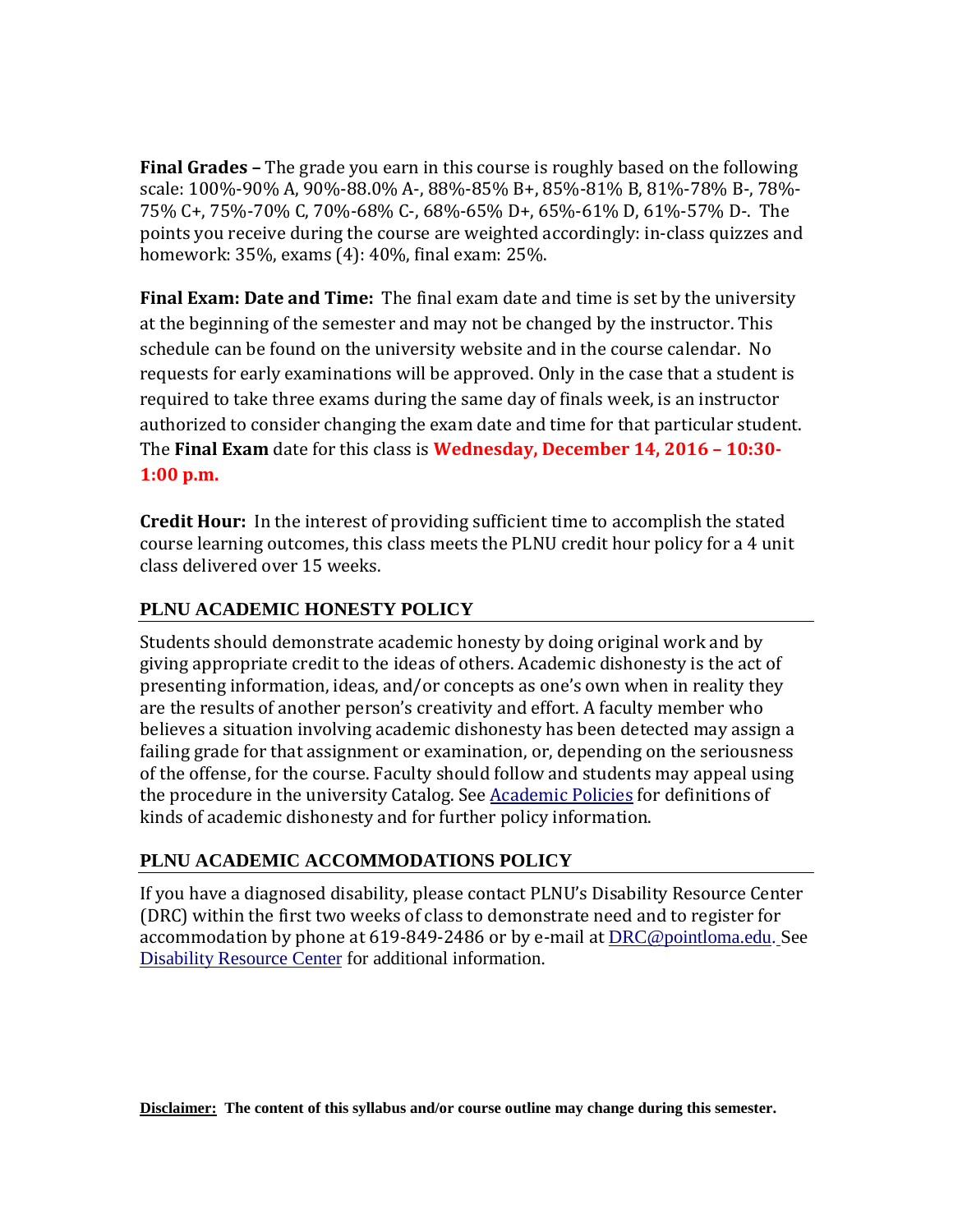## **PLNU COPYRIGHT POLICY**

Point Loma Nazarene University, as a non-profit educational institution, is entitled by law to use materials protected by the US Copyright Act for classroom education. Any use of those materials outside the class may violate the law.

### **FERPA POLICY**

In compliance with federal law, neither PLNU student ID nor social security number should be used in publicly posted grades or returned sets of assignments without student written permission. This class will meet the federal requirements by (Note: each faculty member should choose one strategy to use: distributing all grades and papers individually; requesting and filing written student permission; or assigning each student a unique class ID number not identifiable on the alphabetic roster.). Also in compliance with FERPA, you will be the only person given information about your progress in this class unless you have designated others to receive it in the "Information Release" section of the student portal. See Policy Statements in the (undergrad/ graduate as appropriate) academic catalog.

**Questions are always welcome and encouraged**. The best way to learn is to ask questions and challenge what you are being taught. Feel free to talk to me after class or via email if you have any questions. I hope you enjoy my course!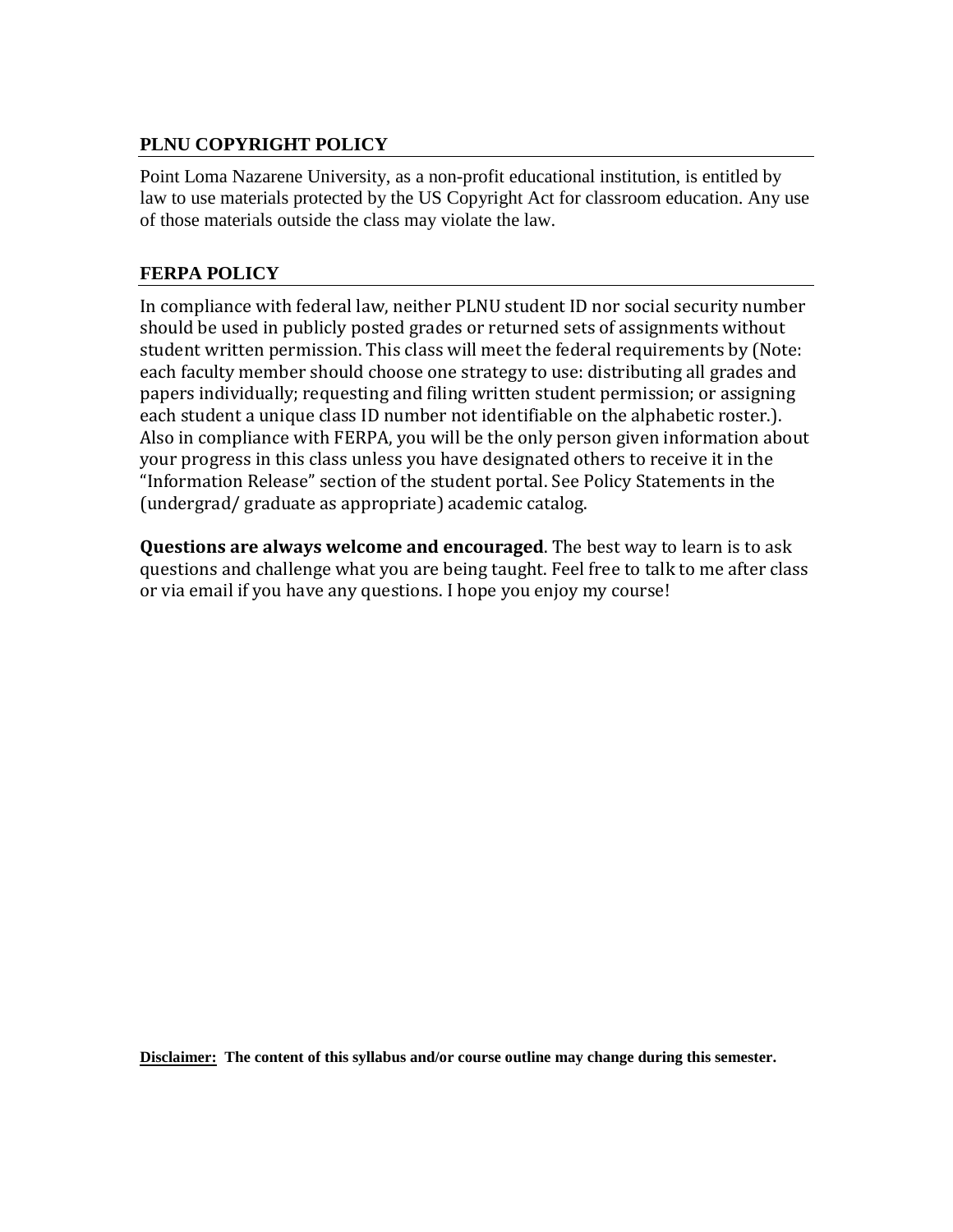| Week           | 08/30 | PSC 105 Class Schedule (Tentative Fall Schedule)<br>Introduction: Discovering | Ch 1, Pages 1-14         |
|----------------|-------|-------------------------------------------------------------------------------|--------------------------|
|                |       | The Night Sky                                                                 |                          |
| $\mathbf{1}$   | 08/31 | History of the Universe,                                                      | sections $1.1 - 1.3$     |
|                |       | Modern View, Constellations                                                   |                          |
|                |       | <b>Defining Planets</b>                                                       |                          |
|                | 09/02 | Understanding the Sky                                                         | Ch 1, Pages 15-32        |
|                |       | <b>Understanding the Seasons</b>                                              | sections $1.4 - 1.9$     |
|                |       |                                                                               |                          |
| Week           | 09/05 | <b>Labor Day Holiday: No Class</b>                                            |                          |
| $\overline{2}$ | 09/07 | The Earth and Moon                                                            | Ch 1, 1.12 -1.15         |
|                | 09/09 | Moon Phases, Eclipses                                                         |                          |
| Week           | 09/12 | <b>Planetary Motion</b>                                                       | Ch 2, section 2.1        |
|                |       | Chapter 2: Changes in our                                                     | Ch 2, 2.2                |
|                |       | Perspective, Emerging astronomers                                             |                          |
| 3              | 09/14 | Scientific Theory, and pseudoscience Ch $2, 2.6 - 2.9$                        |                          |
|                |       | Theory and Fact of Gravity                                                    |                          |
|                |       | Gravity and motion                                                            |                          |
|                |       | <b>Energy and Conservation</b>                                                |                          |
|                | 09/16 | Chapter 5: Origin of the Solar                                                | $Ch 5, 5.1 - 5.14$       |
|                |       | System, Formation theory                                                      |                          |
|                |       | Age of Formation,                                                             |                          |
|                |       | <b>Exoplanets and Detection</b>                                               |                          |
|                |       | Earth-like planets, the habitable zone                                        |                          |
| Week           | 09/19 | <b>Chapter 6: Terrestrial Worlds</b>                                          | Ch 6, sections $6.1-6.9$ |
|                |       | The Terrestrial planet Earth and                                              |                          |
|                |       | The Moon, Earth tides                                                         |                          |
| $\overline{4}$ | 09/21 | Chapter 7: Other Terrestrial Planets,                                         |                          |
|                |       | Surface changes of planets                                                    | Ch $77.1$ , $7.2 - 7.5$  |
|                |       | Temperature composition                                                       | sections 7.8-7.16        |
|                | 09/23 | Atmospheres, Global warming                                                   | Sections 7.6, 7.7        |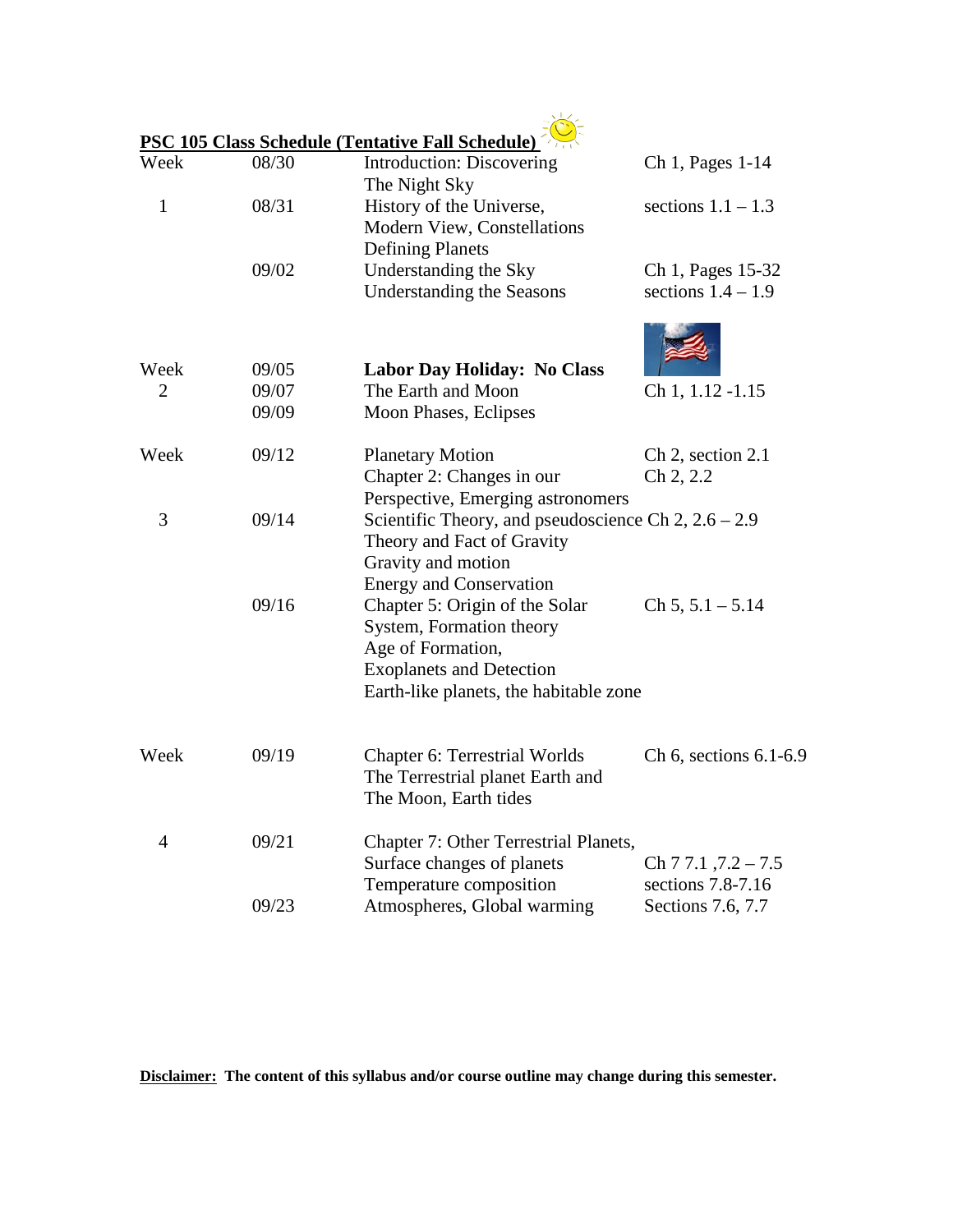| Week | 09/26 | <b>EXAM#1</b>                                                                                    | Chapters 1-6                  |
|------|-------|--------------------------------------------------------------------------------------------------|-------------------------------|
| 5    | 09/28 | <b>Chapter 6: The Outer Planets</b><br>Jupiter and Moons                                         | Ch $8$ , sections $8.1 - 8.8$ |
|      | 09/30 | Saturn, Rings and Moons<br>Jovian Planet compared to Terrestrial                                 | Ch 8, sect. 8.9-8.14          |
|      |       | Jovian Moons, Triton, Enceladus<br>Uranus & Neptune                                              | 8.14-8.18                     |
| Week | 10/03 | Vagabonds of Solar System<br>Dwarf planets, Pluto, Ceres                                         | Ch 9, sections 9.1-9.5        |
| 6    | 10/05 | Asteroids, Comets<br>Large Impacts and Dinosaurs                                                 | Ch 9, sections 9.3-9.9        |
|      | 10/07 | Meteoroids                                                                                       | Ch 9, sect. 9.10-9.14         |
| Week | 10/10 | Chapter 10: The Sun<br>Exterior, atmospheres                                                     | Ch 10, 10.1-10.6              |
| 7    | 10/12 | Interior of the Sun<br><b>Stellar Properties, measurements</b>                                   | Ch 10, 10.6-10.11             |
|      | 10/14 | Chapter 11: Classifications of Stars, Ch 11, 11.1-11.6<br>Temperatures<br>Luminosity, HR Diagram | Ch 11.7-11.13                 |
| Week |       |                                                                                                  |                               |
| 8    | 10/17 | Chapter 12: Stellar Lives                                                                        | Ch 12, 12.1-12.7              |
|      |       | Main sequence                                                                                    |                               |
|      | 10/19 | $EXAMPLEXAM$ #2                                                                                  | Chapters 7-11                 |
|      | 10/21 | <b>Fall Break Day: No Class</b>                                                                  |                               |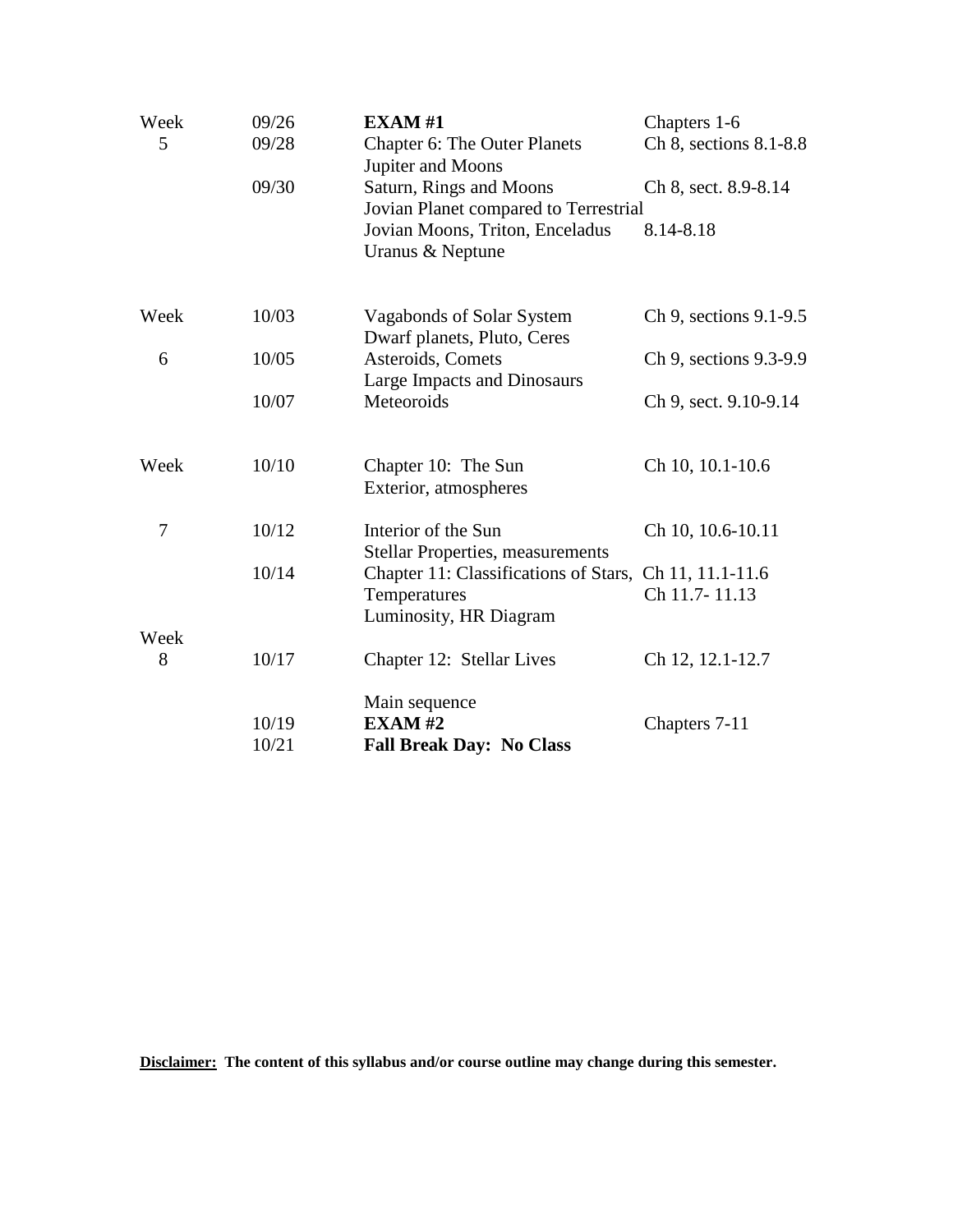| Week |                |                                                                                                                                |                      |
|------|----------------|--------------------------------------------------------------------------------------------------------------------------------|----------------------|
| 9    | 10/24          | Stellar evolution with low mass<br><b>Variable Stars</b><br>High mass stars and processes<br>Supernovae<br>Stellar populations | Ch 12.7 - 12.15      |
|      | 10/26          | <b>Chapter 13: Stellar Remnants</b><br>Graveyard<br>Stellar Mass and end result<br>White Dwarf, Neutron Stars<br><b>GRBs</b>   | Ch 13, $10.1 - 10.2$ |
|      | 10/28          | Chapter 14: Black Holes, ultimate<br>Stellar corpse<br>Gravity and Space-time<br>Contiuum<br>Search for Black holes, XRBs      | Ch 14, 14.12         |
| Week |                |                                                                                                                                |                      |
| 10   | 10/31          | Chapter 15: Galaxies<br>Our Galaxy, the Milky Way<br>Galactic Center, Galactic Structure                                       | Ch 15, 15.1-15.5     |
|      | 11/02          | Dark Matter<br><b>Galaxy Formation</b>                                                                                         | Ch 15, 15.6-15.8     |
|      | 11/04          | Chapter 16: Galaxy morphology                                                                                                  | Ch 16, 16.1-16.7     |
| Week | 11/07          | Galaxy distances<br>Cosmic scale and distance<br><b>Galactic Superclusters</b>                                                 | Ch 16, 16.8-16.12    |
| 11   | 11/09          | Chapter 17: Quasars<br>Galaxies with active nuclei<br><b>SMBH</b> Engines                                                      | Ch 17, 17.1-17.6     |
|      | 11/11          | Chapter 18: Birth of the Universe<br>Hubble's Law, Cosmology<br>The Big Bang Theory<br>Evidence: CMB, Inflation                | Ch 18, 18.1-18.5     |
| Week |                |                                                                                                                                |                      |
| 12   | 11/14          | Origin of Forces, Dark Matter,<br>Dark Energy                                                                                  | Ch 18, 18.6-18.12    |
|      | 11/16<br>11/18 | Review<br><b>EXAM#3</b>                                                                                                        | Chapters 12-17       |